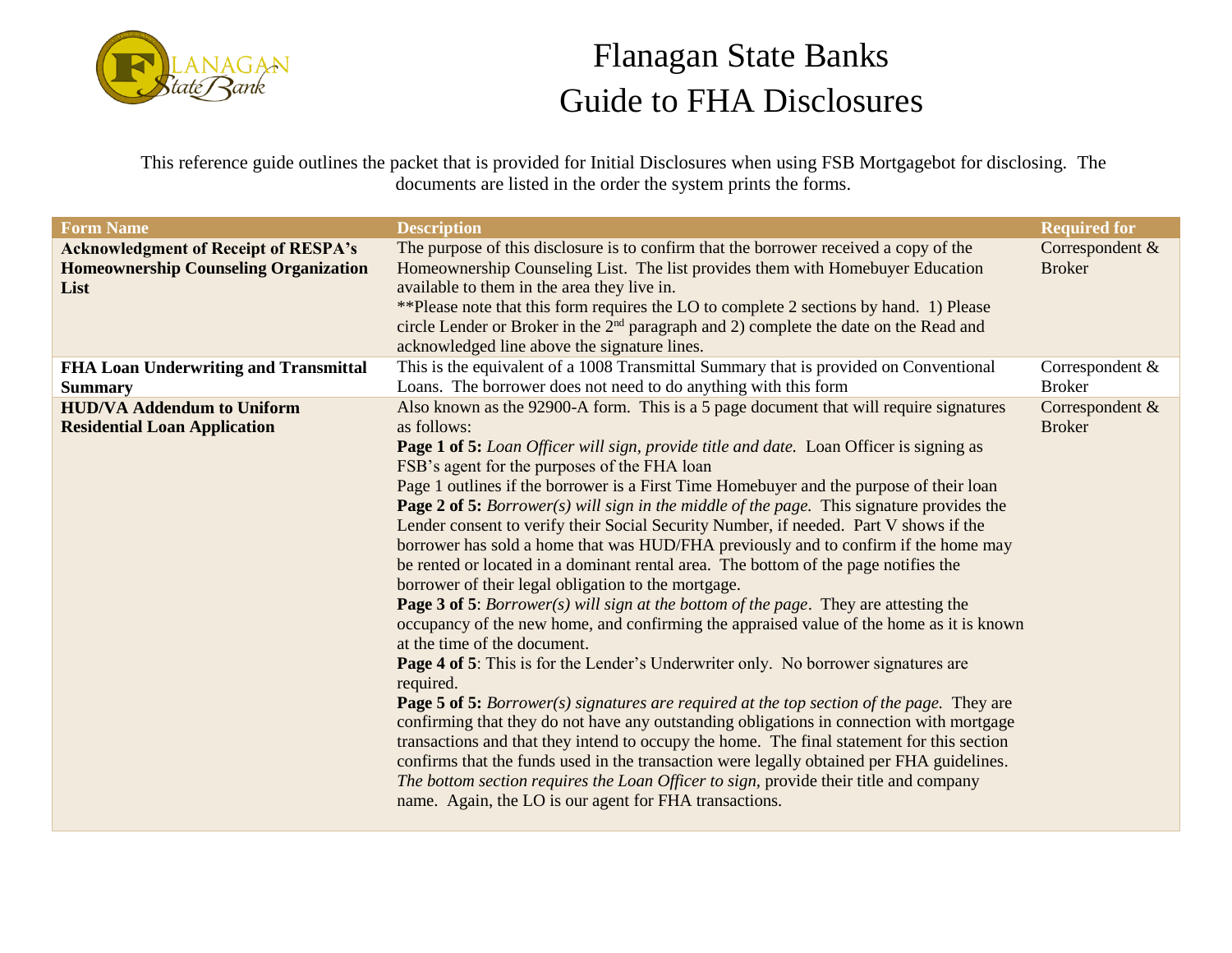

| <b>Notice of Intent to Proceed with Loan</b><br><b>Application</b>                               | The confirms from the borrower(s) that they have received a copy of the Loan Estimate<br>and wish to proceed with the loan.                                                                                                                                                                                                                                                                                                                                  | Correspondent &<br><b>Broker</b>   |
|--------------------------------------------------------------------------------------------------|--------------------------------------------------------------------------------------------------------------------------------------------------------------------------------------------------------------------------------------------------------------------------------------------------------------------------------------------------------------------------------------------------------------------------------------------------------------|------------------------------------|
| <b>Uniform Residential Loan Application</b><br>a/k/a 1003                                        | This is the borrower(s) information that is presented to underwriting. Please insure it is<br>fully completed. The date showing on the LO signature line is the official date of the<br>application and use this to measure the 3 day disclosure rule according to RESPA                                                                                                                                                                                     | Correspondent &<br><b>Broker</b>   |
| <b>Additional Details for Services You Can</b><br><b>Shop For</b><br>a/k/a Service Provider Form | This form coordinates and draws its information from the Loan Estimate. The fees will<br>match or should match the fees listed in the "Services Borrower Can Shop For" section of<br>the LE. If any fees are missing, it is because a provider was not listed in that section. We<br>will require all fees shown to have a provided listed.                                                                                                                  | Correspondent &<br><b>Broker</b>   |
| <b>Borrower Certification and Authorization</b>                                                  | This form allows the borrower(s) to provide their permission for the company showing in<br>line 1 of the form to verify information that pertains to the loan information as included in<br>the application or the process of the loan. This form is sent with any request for<br>information to confirm that the borrower is aware that this information is needed for the<br>loan process and that the requesting company has their permission to provide. | Correspondent &<br><b>Broker</b>   |
| <b>Request for Transcript of Tax Return</b><br>a/k/a 4506T                                       | This form allows for the originating company to request $2 - 3$ years of tax transcripts from<br>the IRS for the borrower. This request must go through a third party vendor only and not<br>directly to the IRS. This form is information sensitive and the IRS will reject the form if<br>any of the borrower's information (name, address, previous address, etc) is not what is on<br>file with the IRS.                                                 | Correspondent &<br><b>Broker</b>   |
| <b>Broker Compensation Acknowledgment</b><br>and Agreement                                       | This form identifies how the broker is being paid on the transaction. The options are<br>intentionally left blank and must be completed by the LO or Processor before the file is<br>sent to underwriting.                                                                                                                                                                                                                                                   | <b>Broker</b>                      |
| <b>Credit Authorization Form</b>                                                                 | This form is to be used for appraisal payments, as needed. This is an optional form only<br>and may be used by the originating company as they decide.                                                                                                                                                                                                                                                                                                       | Correspondent &<br><b>Broker</b>   |
| <b>Credit Inquiries</b>                                                                          | All credit inquiries for both borrowers are to be listed on this form for the past 120 days.<br>The form will print out blank and the information must be added to the form.                                                                                                                                                                                                                                                                                 | Correspondent &<br><b>Broker</b>   |
| <b>Disclosure Notices</b>                                                                        | This disclosure covers several topics.<br><b>Occupancy Statement:</b> The borrower is certifying how they will occupy the property.<br>Fair Credit Report Act: Notifies the borrower(s) that the Lender will investigate their<br>credit standing through a variety of sources. If their credit is deemed not satisfactory for a                                                                                                                             | Correspondent $&$<br><b>Broker</b> |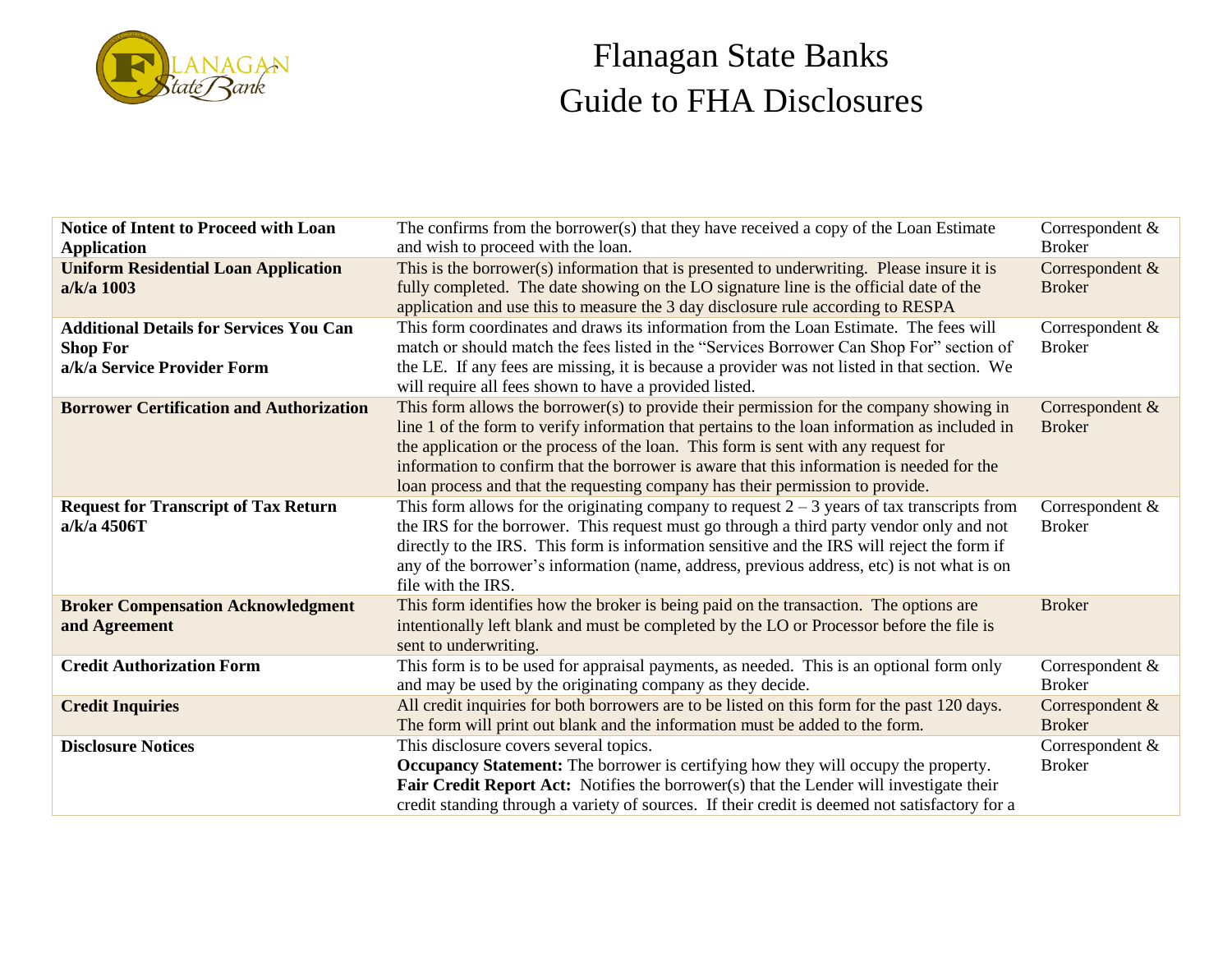

|                                      | loan, they will be provided with the source of the credit information in the denial notice                                                                   |                                  |
|--------------------------------------|--------------------------------------------------------------------------------------------------------------------------------------------------------------|----------------------------------|
|                                      | they will receive.                                                                                                                                           |                                  |
|                                      | <b>Equal Credit Opportunity Act:</b> This Act prohibits discrimination against applicants for a                                                              |                                  |
|                                      | variety of reasons including, but not limited to, race, color, religion, national origin, sex,                                                               |                                  |
|                                      | etc. It also states that income from alimony, child support or separate maintenance does                                                                     |                                  |
|                                      | not need to be disclosed to a creditor unless the borrower chooses to do so. Income from                                                                     |                                  |
|                                      | these sources or other part time employment will not be used to discriminate against the                                                                     |                                  |
|                                      | borrower                                                                                                                                                     |                                  |
|                                      | <b>Right to Financial Privacy:</b> This notice is presented by VA and HUD/FHA in relation to                                                                 |                                  |
|                                      | those loan types. They are notifying the borrower(s) that they reserve the right to access                                                                   |                                  |
|                                      | and analyze without additional notice than this any financial records held by financial                                                                      |                                  |
|                                      | institutions. This only applies to the records needed for the purpose of obtaining a                                                                         |                                  |
|                                      | mortgage loan.                                                                                                                                               |                                  |
|                                      | <b>Information Disclosure Authorization:</b> The borrower(s) are providing additional                                                                        |                                  |
|                                      | authorization to the Lender/Broker to gather any information needed to provide approval                                                                      |                                  |
|                                      | for a mortgage loan.                                                                                                                                         |                                  |
|                                      | <b>Anti-Coercion Statement:</b> The borrower(s) have the right to choose their homeowners                                                                    |                                  |
|                                      | insurance company. The Lender/Broker may not require them to use a specific company.                                                                         |                                  |
|                                      | The Lender may designate certain requirements to the insurance policy, but may not                                                                           |                                  |
|                                      | require certain companies.                                                                                                                                   |                                  |
|                                      | <b>Flood Insurance Notification:</b> If the property the Borrower is purchasing is located in a                                                              |                                  |
|                                      | flood zone, they will be notified and will be required to obtain flood insurance as provided                                                                 |                                  |
|                                      | by FEMA.                                                                                                                                                     |                                  |
|                                      | Your Home Tool Kit Booklet: The borrower is signing this form and acknowledging they                                                                         |                                  |
| <b>E-Sign Disclosure</b>             | have received a copy of the booklet titled "Your Home Tool Kit Booklet"                                                                                      |                                  |
|                                      | This form is specific to Flanagan State Bank and states that the borrower gives permission<br>for the Lender/Broker to deliver forms to them electronically. | Correspondent &<br><b>Broker</b> |
| <b>Evidence of Joint Application</b> | This form serves to confirm that the borrowers clearly understand they are applying for a                                                                    | Correspondent &                  |
|                                      | mortgage that will be on both their credit reports                                                                                                           | <b>Broker</b>                    |
|                                      |                                                                                                                                                              |                                  |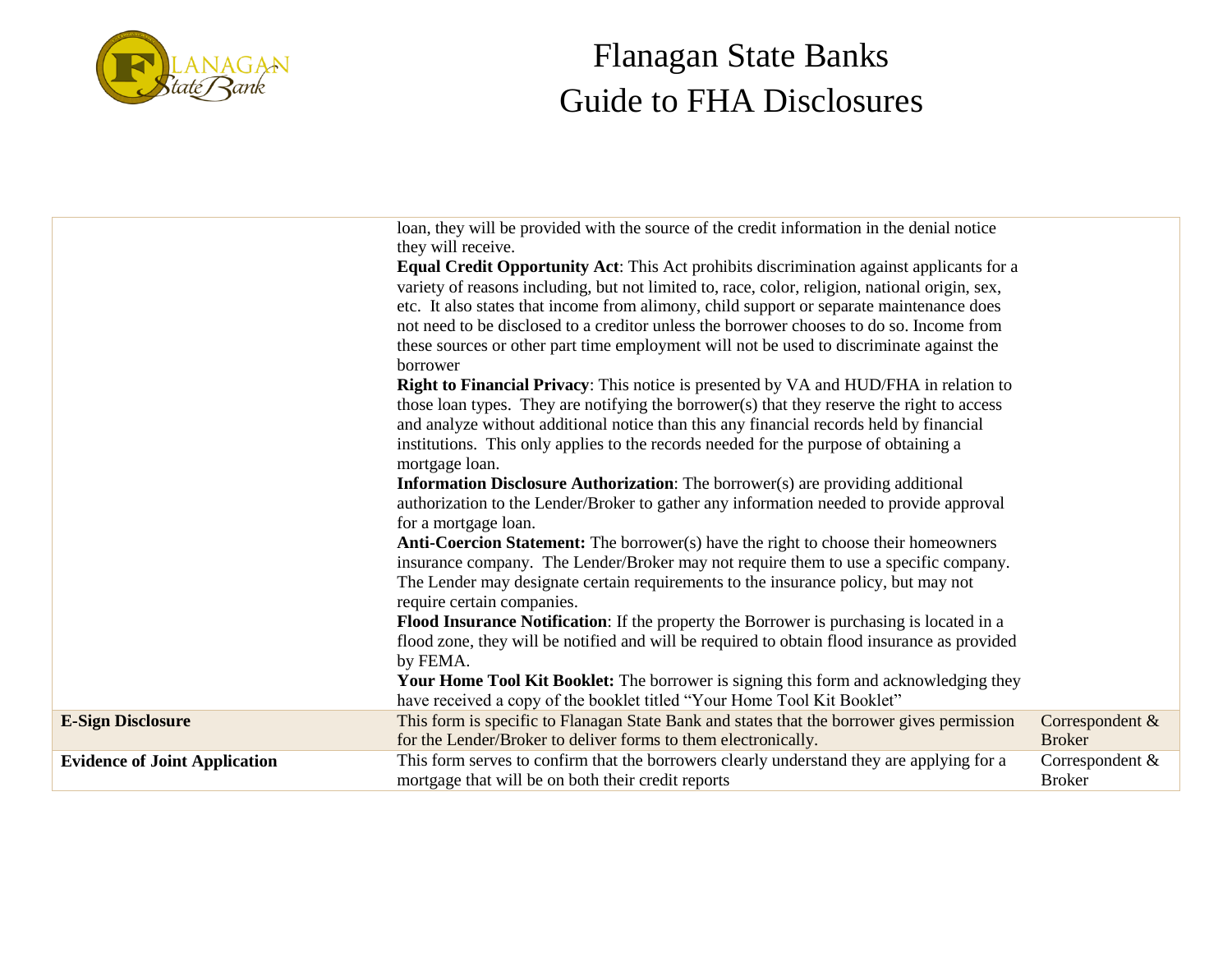

| <b>Mortgage Fraud Is Investigated By The</b><br><b>FBI</b>   | The form notifies the borrowers that Mortgage Fraud is a crime investigated by the FMI<br>and has serious repercussions if committed. The form briefly outlines what may be<br>included as fraud and the penalties that could come from such actions.                                                                                                                                                                                                                                                   | Correspondent &<br><b>Broker</b> |
|--------------------------------------------------------------|---------------------------------------------------------------------------------------------------------------------------------------------------------------------------------------------------------------------------------------------------------------------------------------------------------------------------------------------------------------------------------------------------------------------------------------------------------------------------------------------------------|----------------------------------|
| <b>Federal Equal Credit Opportunity Act</b><br><b>Notice</b> | Notification is provided to the borrower(s) that it is illegal to discriminate against an<br>applicant for a variety of reasons. Those reasons are shown in the form and it is listed<br>which agency would be the contact for any complaints pertaining to discrimination.                                                                                                                                                                                                                             | Correspondent &<br><b>Broker</b> |
| <b>FHA/VA Notice To Applicants</b>                           | <b>FHA Disclosure.</b> The form state they are notifying the borrower(s) that they reserve the<br>right to access and analyze without additional notice than this any financial records held by<br>financial institutions. This only applies to the records needed for the purpose of obtaining<br>a mortgage loan.                                                                                                                                                                                     | Correspondent &<br><b>Broker</b> |
| <b>Flood Disaster Protection Act</b>                         | The Act notifies the borrower(s) that if the home they are purchasing or refinancing is ever<br>found to be in a flood zone, either through our loan process or in the future, the borrower(s)<br>will purchase the appropriate flood insurance.                                                                                                                                                                                                                                                        | Correspondent &<br><b>Broker</b> |
| <b>Housing Counselors Near You</b>                           | This is a 6 page document (may be more or less, depending on the information shown) that<br>is provided by the CFPB. The purpose of the information is to advise all borrowers of the<br>opportunity for Home Buyer Education. Any borrower/applicant may take the offered<br>classes. If an underwriter or program requires the borrower to take a Homebuyer Class on<br>an FHA loan, this is the list the borrower must work off of to choose a class.                                                | Correspondent &<br><b>Broker</b> |
| <b>State Documents</b>                                       | Our package will print of state specific documents that are required. If the state regulations<br>require a document, then the package will provide any documents that are on the "books"<br>as a required piece. For detailed information on the state documents, please contact<br>mtgsupportcenter@flanaganstatebank.com.<br>Please note: State auditors may waive the requirement for a specific document, but we will<br>need this in writing from the office that oversees mortgage professionals | Correspondent &<br><b>Broker</b> |
| <b>USA Patriot ACT</b>                                       | The borrower is attesting that they will provide their Driver's License or other type of<br>identifying document (ID) to allow us to verify that they are not involved in any way with<br>terrorism, money laundering or other illegal activity.                                                                                                                                                                                                                                                        | Correspondent &<br><b>Broker</b> |
| <b>Important Notice to Homebuyers</b>                        | FHA Disclosure. This form contains many pieces of information that relate to an FHA<br>loan. Each section is described:                                                                                                                                                                                                                                                                                                                                                                                 | Correspondent &<br><b>Broker</b> |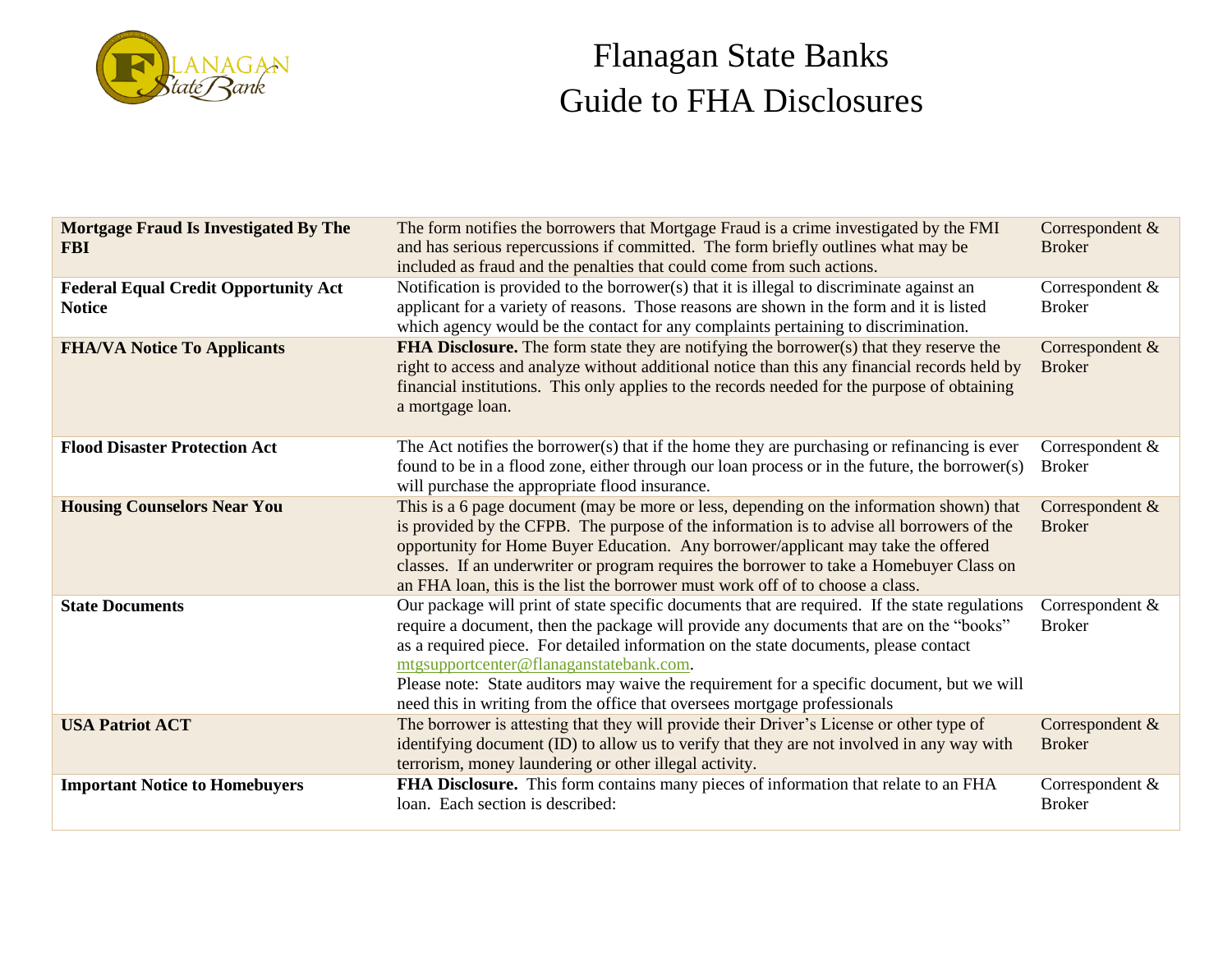

|                                                             | <b>Condition of Property:</b> The borrower is attesting that they understand HUD/FHA is not<br>responsible for the condition of the property. They do not warranty the property in any<br>way nor do they guarantee any value of the property.<br>Interest Rate and Discount Points: HUD advises in this section that they do not set rates or<br>discount points in any way. This is the job of the lender.<br>Don't Commit Loan Fraud: In this section, HUD advises on what not to provide as it will<br>be construed as fraudulent information. They also identify the penalties for Loan Fraud<br>and that it will be reported to the proper authorities.<br><b>Discrimination:</b> If the borrower feels they have been discriminated against, HUD provides<br>a direct phone number to contact.<br><b>About Prepayment Penalty:</b> There are no prepayment penalties on HUD loans and the<br>borrower may make any extra payments they wish above their normal payment.<br><b>FHA Mortgage Insurance Information:</b> If an FHA loan is paid off early in the life of the<br>loan, the borrower may be due a refund of the Upfront Mortgage Insurance Premium. This<br>does not apply when an FHA mortgage is assumed. If the new loan is a Streamline (FHA-<br>FHA Loan) the old premium will be applied to the new loan.<br>Monthly Insurance Premiums: Identifies the basic terms of the monthly insurance that is<br>required on FHA loans. |                                  |
|-------------------------------------------------------------|--------------------------------------------------------------------------------------------------------------------------------------------------------------------------------------------------------------------------------------------------------------------------------------------------------------------------------------------------------------------------------------------------------------------------------------------------------------------------------------------------------------------------------------------------------------------------------------------------------------------------------------------------------------------------------------------------------------------------------------------------------------------------------------------------------------------------------------------------------------------------------------------------------------------------------------------------------------------------------------------------------------------------------------------------------------------------------------------------------------------------------------------------------------------------------------------------------------------------------------------------------------------------------------------------------------------------------------------------------------------------------------------------------------------------------------------------------|----------------------------------|
| <b>Informed Consumer Choice Disclosure</b><br><b>Notice</b> | FHA Disclosure. This form shows a generic comparison between FHA financing and<br>Conventional Financing. It puts similar terms side by side on a generic \$100,000 purchase<br>price to show borrowers that FHA financing is competitive.                                                                                                                                                                                                                                                                                                                                                                                                                                                                                                                                                                                                                                                                                                                                                                                                                                                                                                                                                                                                                                                                                                                                                                                                             | Correspondent &<br><b>Broker</b> |
| <b>Loan Estimate</b>                                        | This document identifies the terms of the loan and the fees associated with the loan.                                                                                                                                                                                                                                                                                                                                                                                                                                                                                                                                                                                                                                                                                                                                                                                                                                                                                                                                                                                                                                                                                                                                                                                                                                                                                                                                                                  | Correspondent &<br><b>Broker</b> |
| <b>Notice to Homeowner</b>                                  | FHA Disclosure. This clarifies the obligation of the borrower for FHA loans. The<br>borrower is legally obligated to make their payment, this is an owner occupancy program,<br>and there are certain restrictions that must be met when using the assumability portion of<br>the loan. If a borrower will transfer their property by allowing a buyer to assume the loan,<br>they must go through the proper steps to obtain a Release of Liability                                                                                                                                                                                                                                                                                                                                                                                                                                                                                                                                                                                                                                                                                                                                                                                                                                                                                                                                                                                                   | Correspondent &<br><b>Broker</b> |